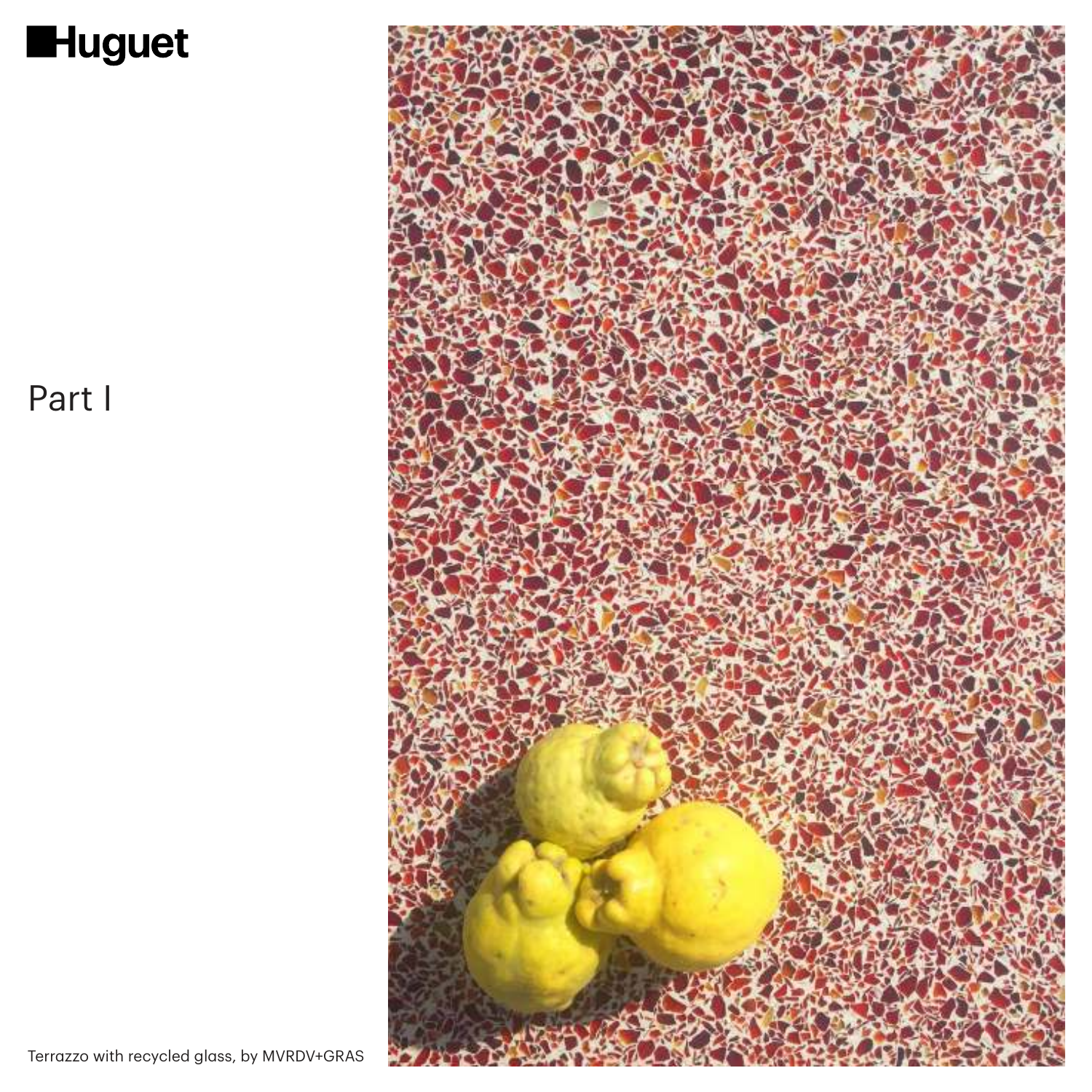We have been manufacturing hydraulic floor tiles and terrazzo items since 1933, forming part of a Mallorcan tradition arising at the end of the 19th century where numerous small factories locally produced these pieces, which were to become particularly popular among architects of the time.

Nowadays we are single-mindedly committed to craftsmanship and to the quality of our products, using creativity as a distinguishing factor while also ensuring that the industry stays true to its values. The pieces stand out because of their natural finish, their sense of craftwork, the clever ageing, and the nobility and elegance of the materials used.



Remedios tiles, by J. A. Martínez Lapeña & Elías Torres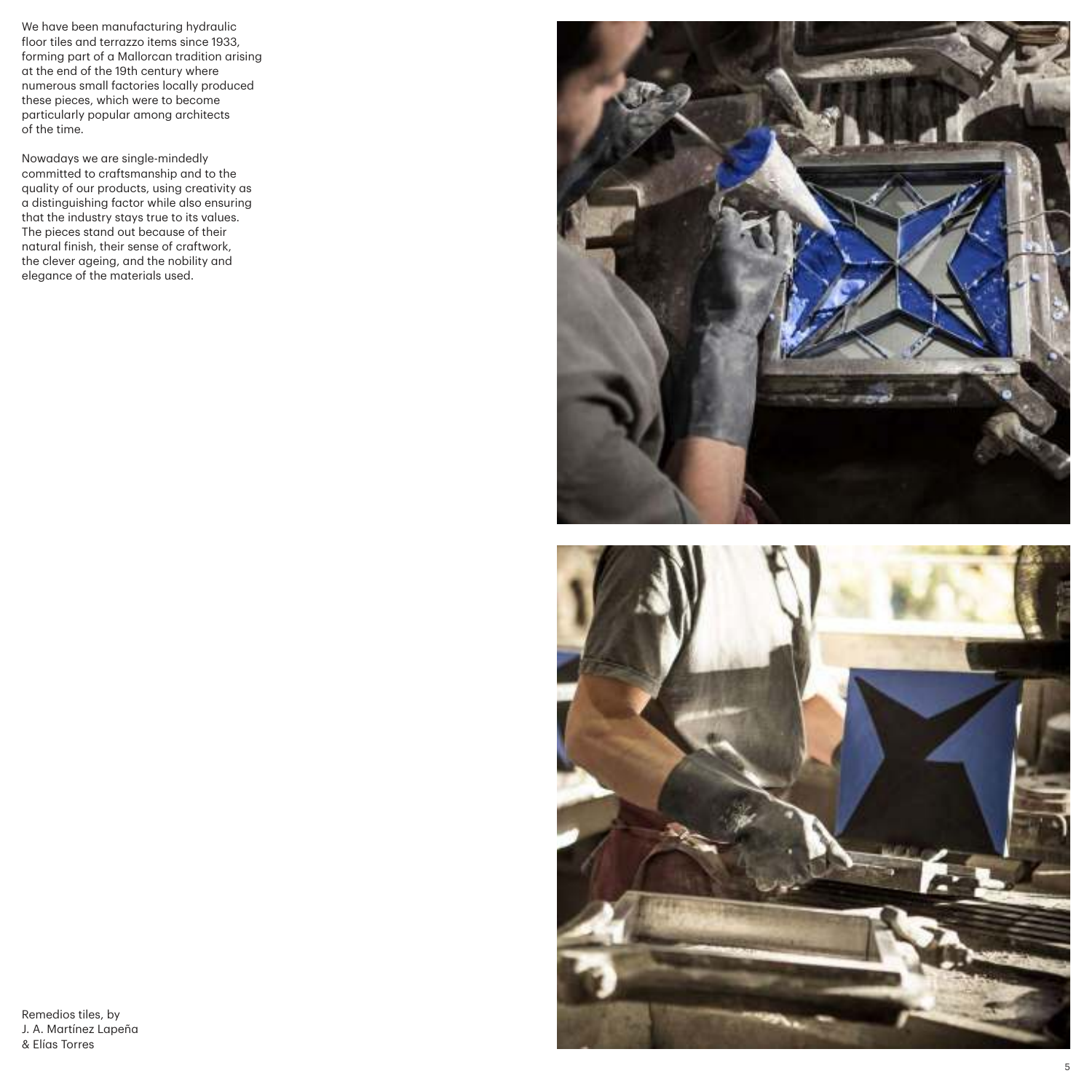

1. Collage of traditional patterns 2. "Flor Soho" by Soho House Barcelona 3. Bespoke traditional patterns in Can Pujol 4. Bespoke 25x25cm tiles by Butikofer-De Oliveira 5. Jaleo Restaurant by Juli Capella 6. Customised "Truyol" 1<br>
1. Collage of traditional<br>
patterns<br>
2. "Flor Soho" by Soho Hot<br>
Barcelona<br>
3. Bespoke traditional patt<br>
in Can Pujol<br>
4. Bespoke 25x25cm tiles<br>
by Butikofer-De Oliveira<br>
5. Jaleo Restaurant by Juli<br>
Capella<br>
6. Customi









3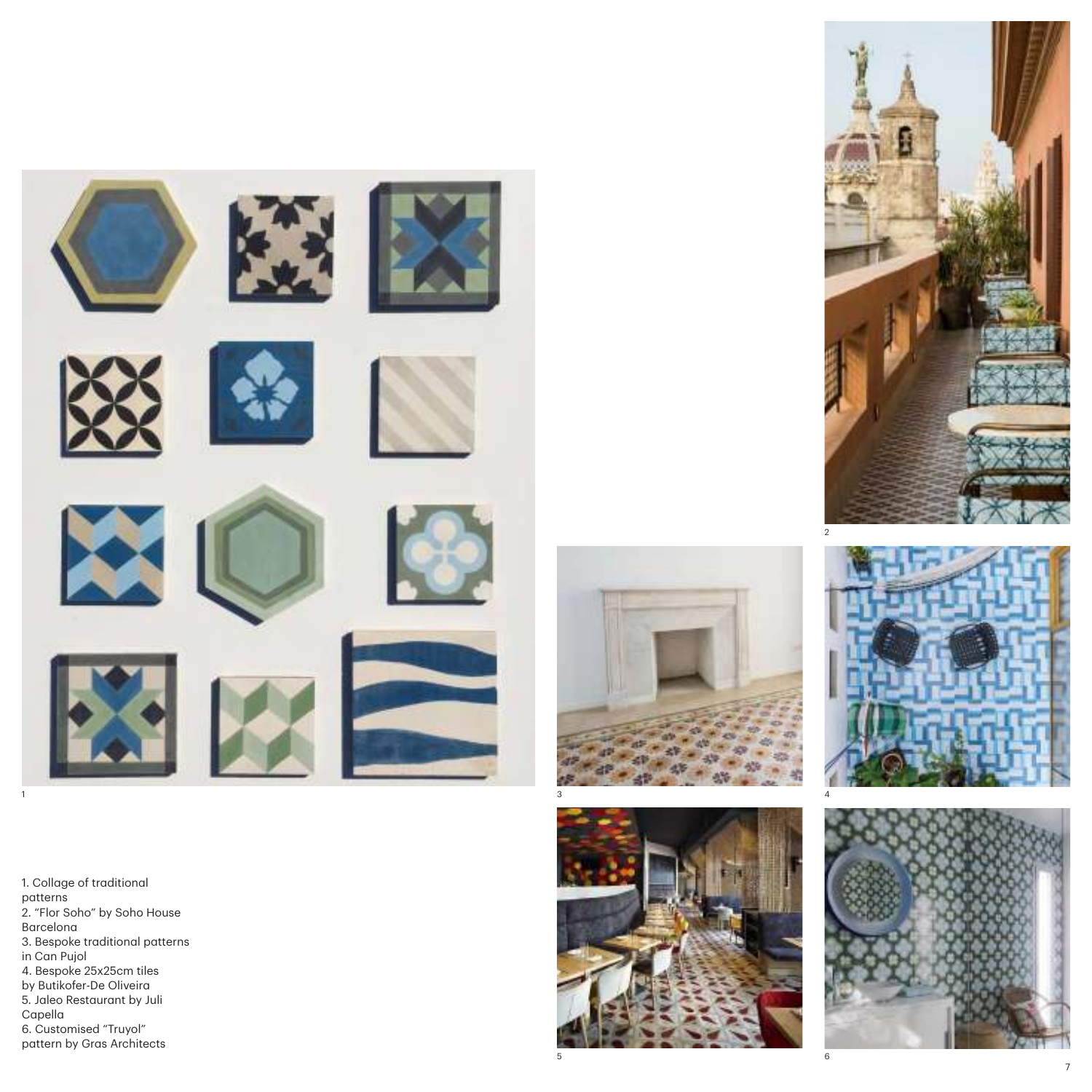







1. Sybilla collection 2. "Triangle" Sybilla. Project by Hector Fernandez 3. "Terç" Sybilla. Project by Harald Lode 4. "Terç". Project by OHLAB. House of the year at World Arch Fest 2016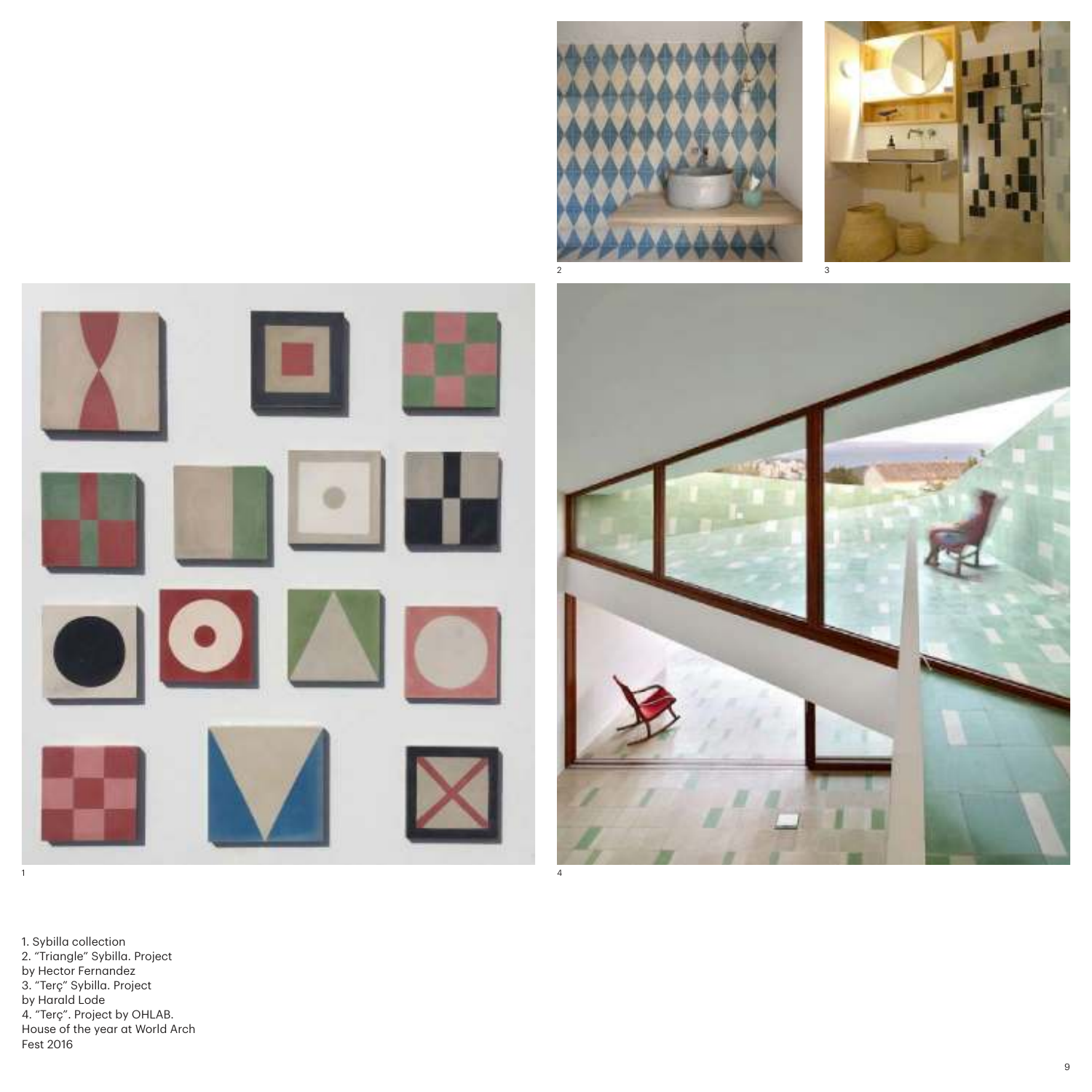250602 tile by Herzog & De Meuron in Forum building









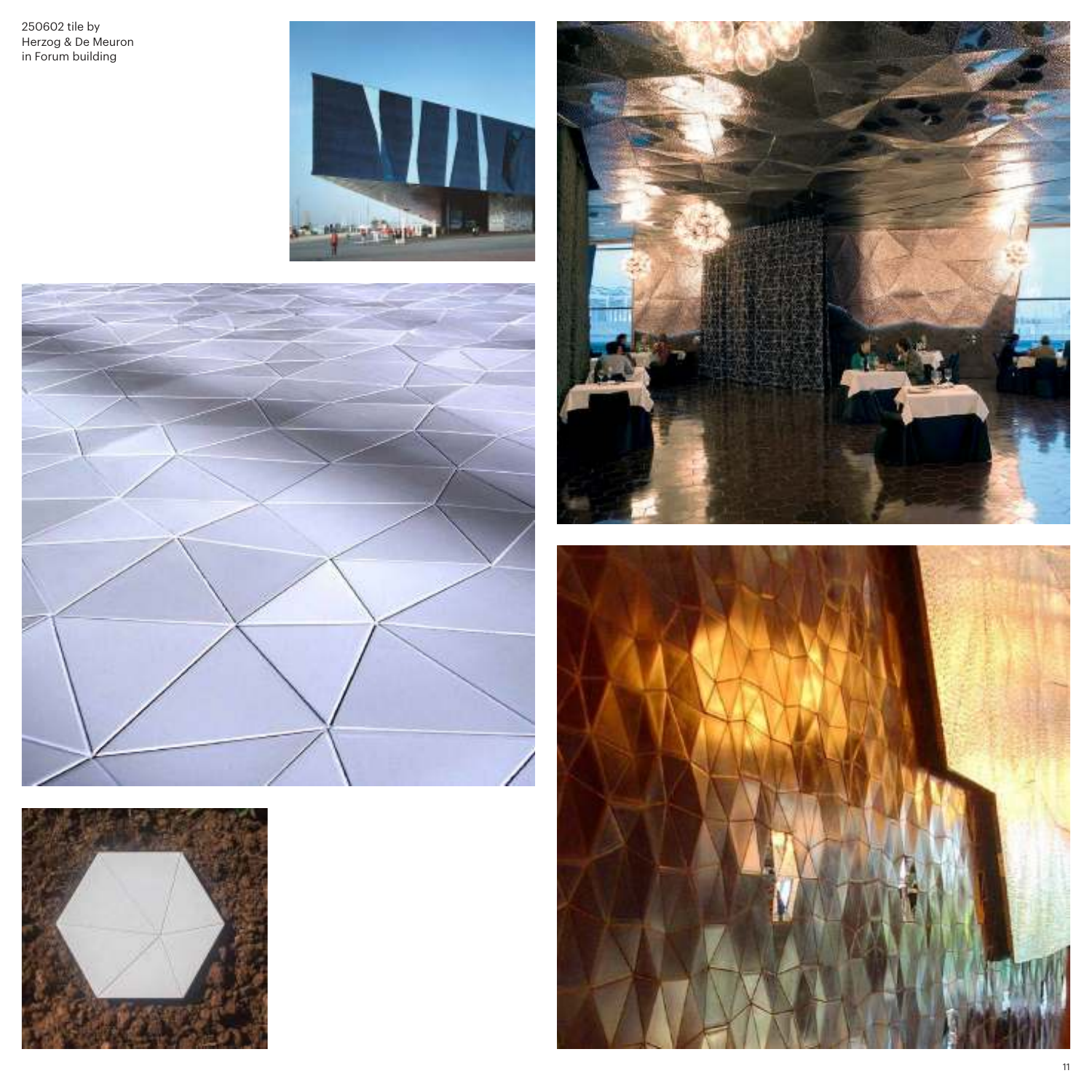





1. Mallorca Collection by Carme Pinós. Winner ADI-FAD Delta Awards 2016 2. Project by Herreros architects 3. Project by Jorge Bibiloni Studio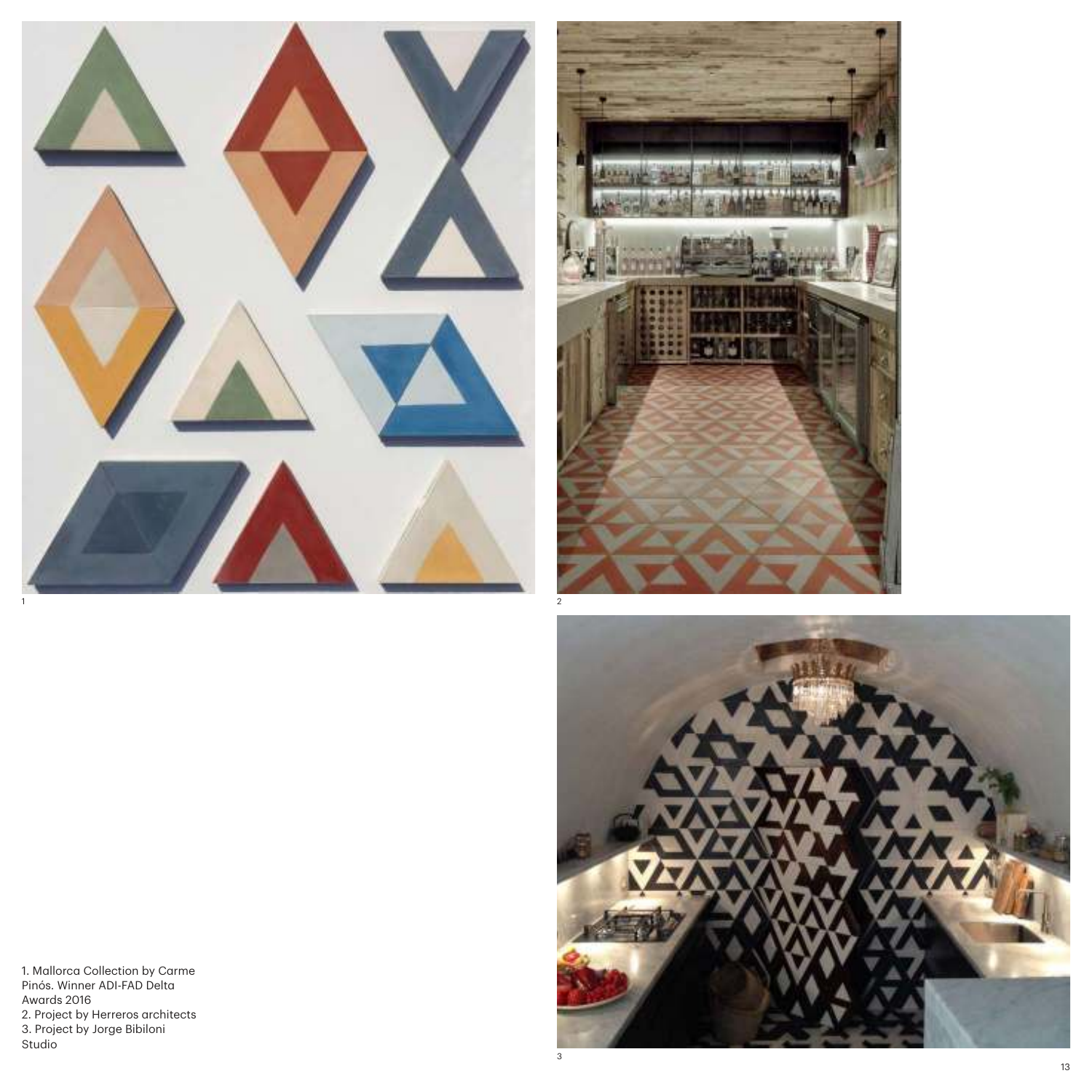

Barozzi Veiga Collection Szczecin Philharmonic Hall by Barozzi Veiga. 2015 Mies Van der Rohe Award. Bespoke tiles, stairs, furniture and washbasins

Aga tiles in a project by Mireia Sala Font, Michal Treder and Pep Montserrat Martí

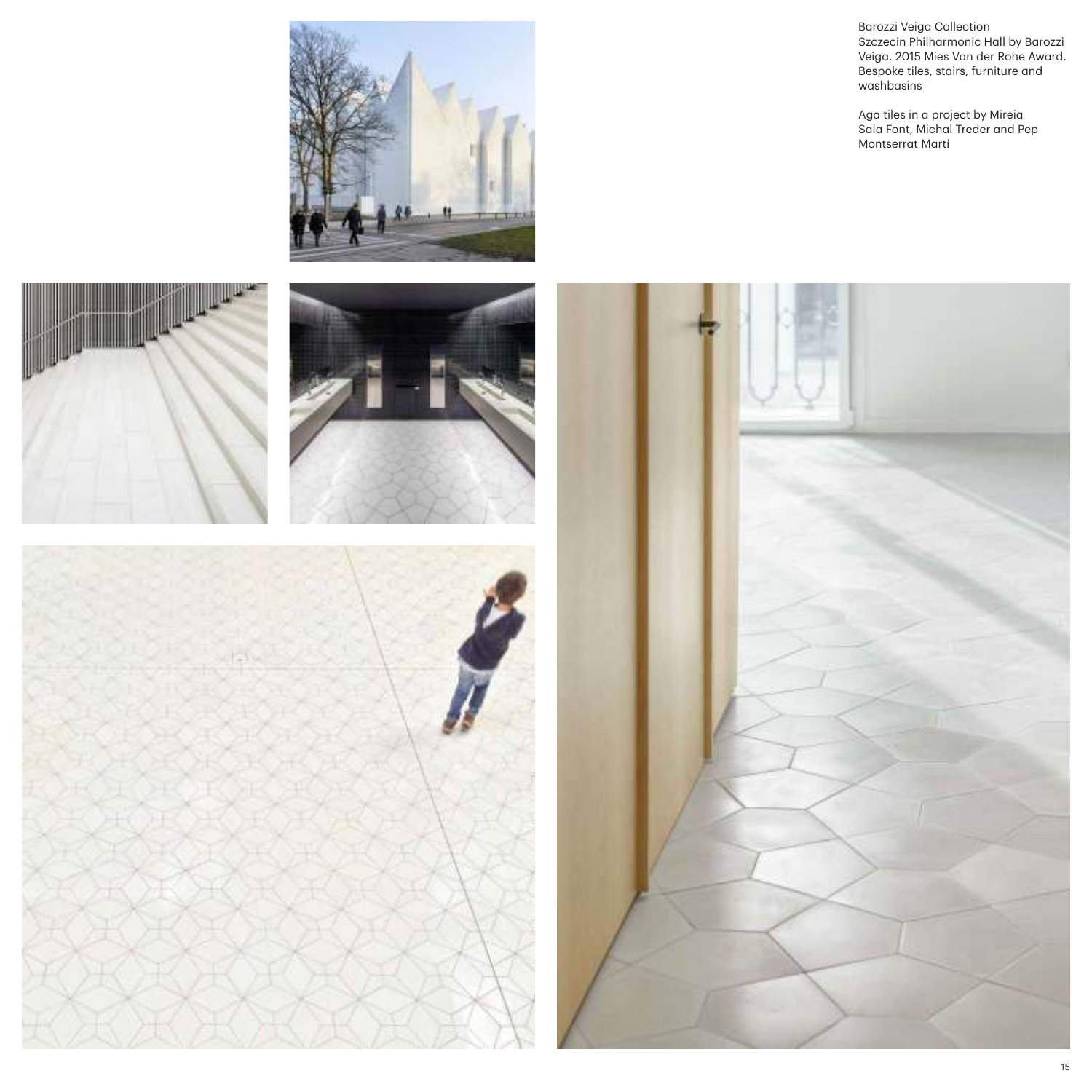





















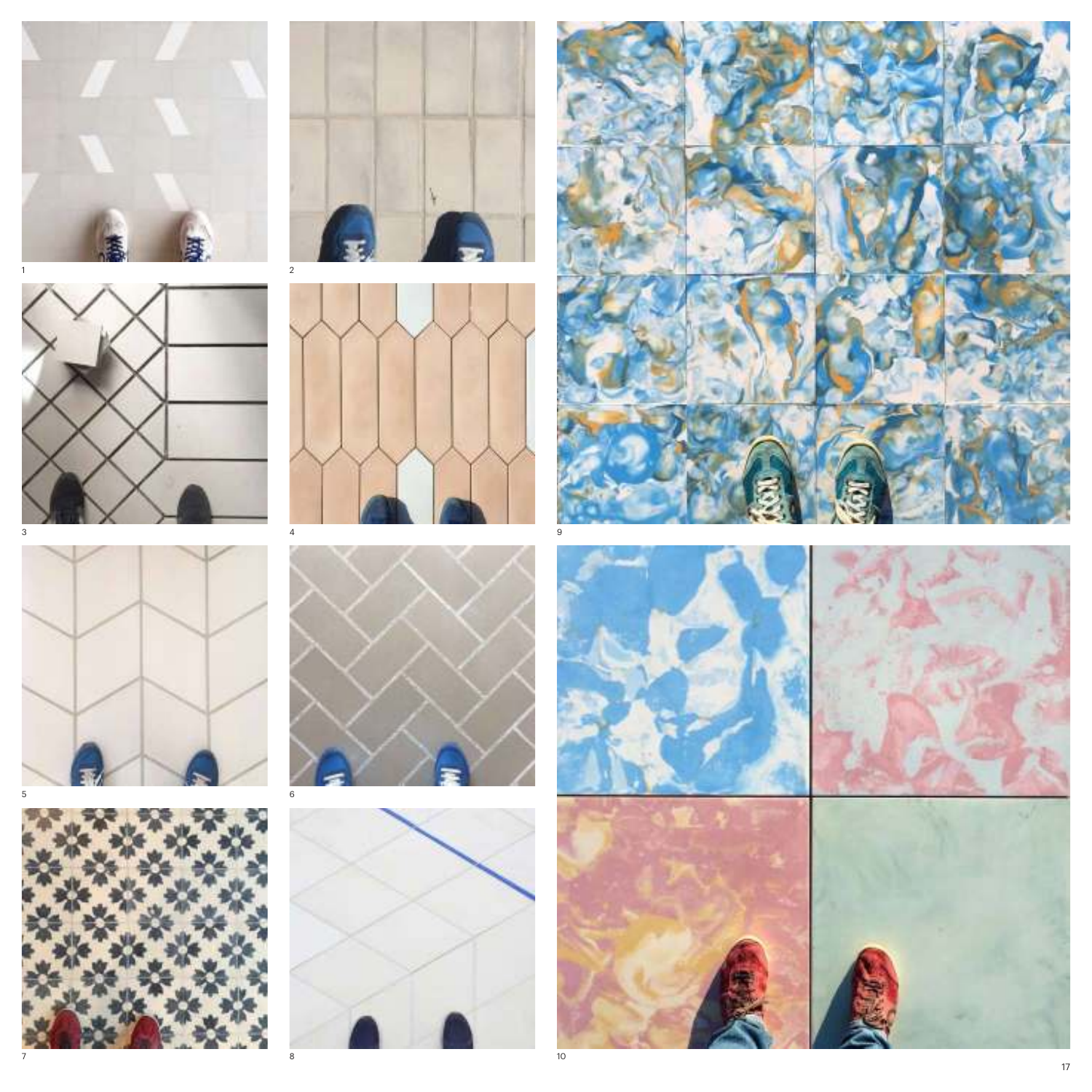

3

1. Bespoke Aigües tiles by Soho House Barcelona. 2. Collage of standard and customized marblingaigües tiles 3. Sant Miquel 19 by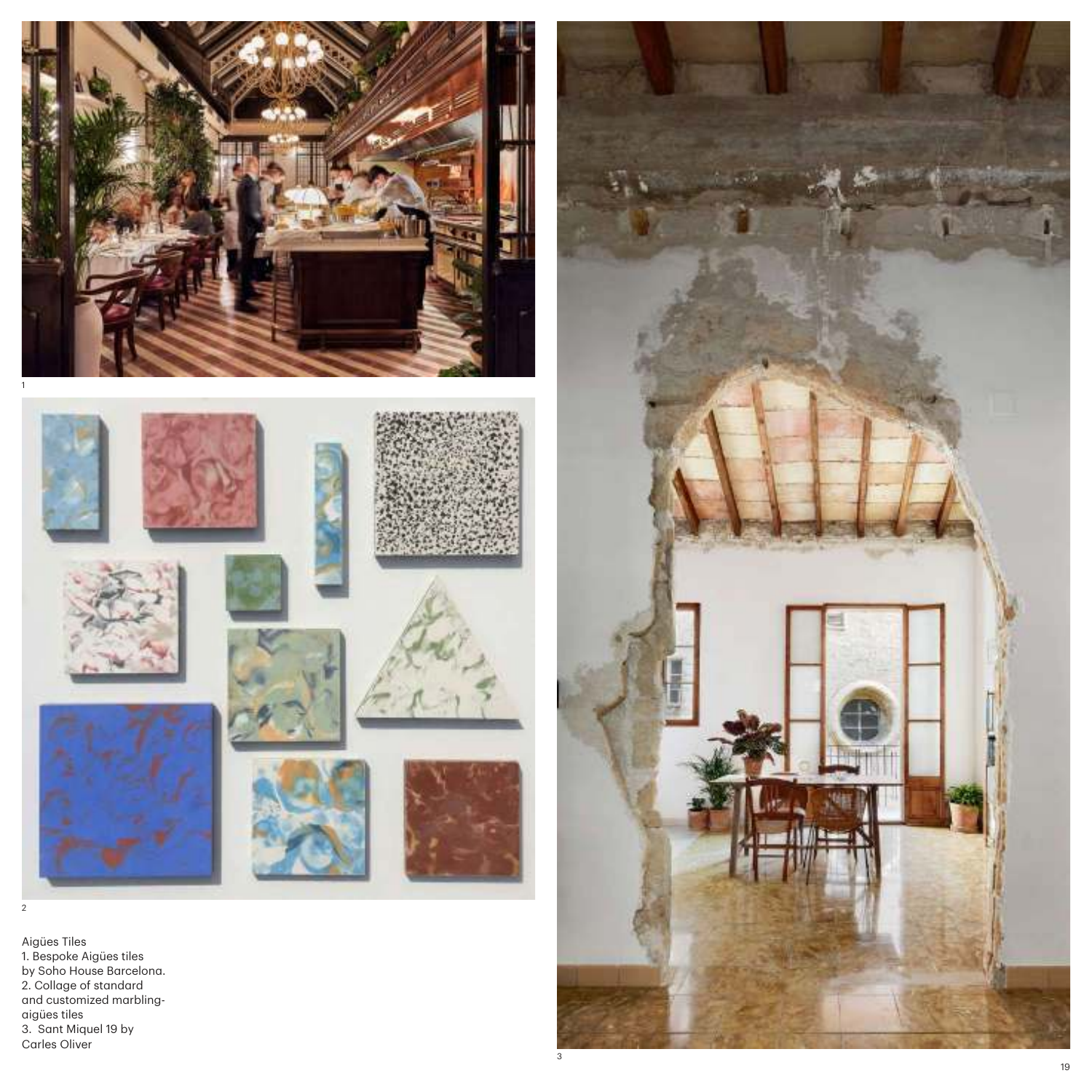







1. Collage of standard and customized sizes 2. Customized tiles by Buc Arquitectura 3. Customized tiles by Buc Arquitectura 4. Hacbar tiles by Jorge 1<br>Biblionized siz<br>Customized siz<br>Biblionized<br>Biblionized<br>4. Hacbar tiles<br>Biblioni Studio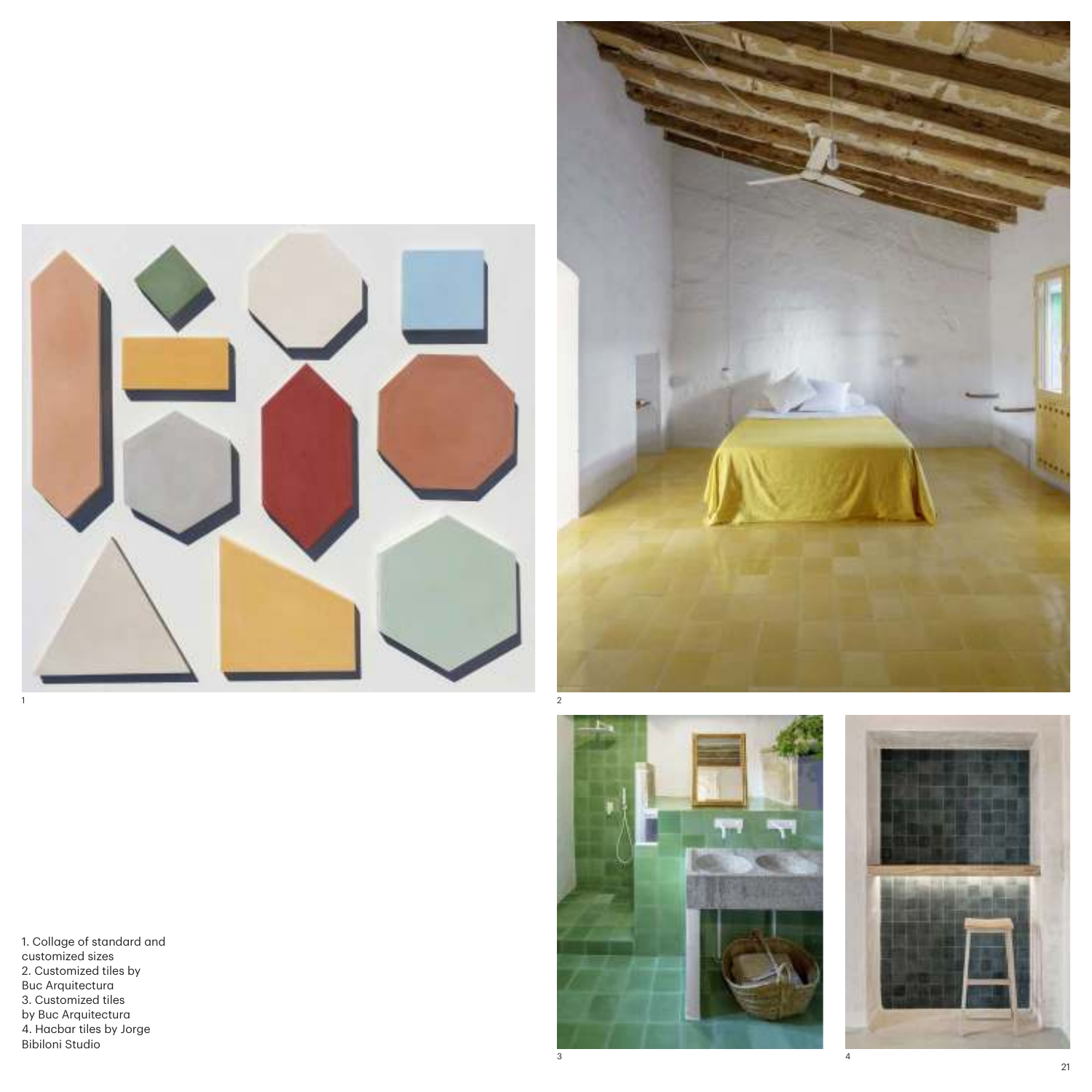1. Manolo Blahnik's tiles by Nick Leith Smith 2. Customized tiles by Buc Arquitectura 3. 100x100 pastor grey tiles, project by Durval Dias 4. 100x100 customised grey tiles by Ewre and Osvaldo Luppi







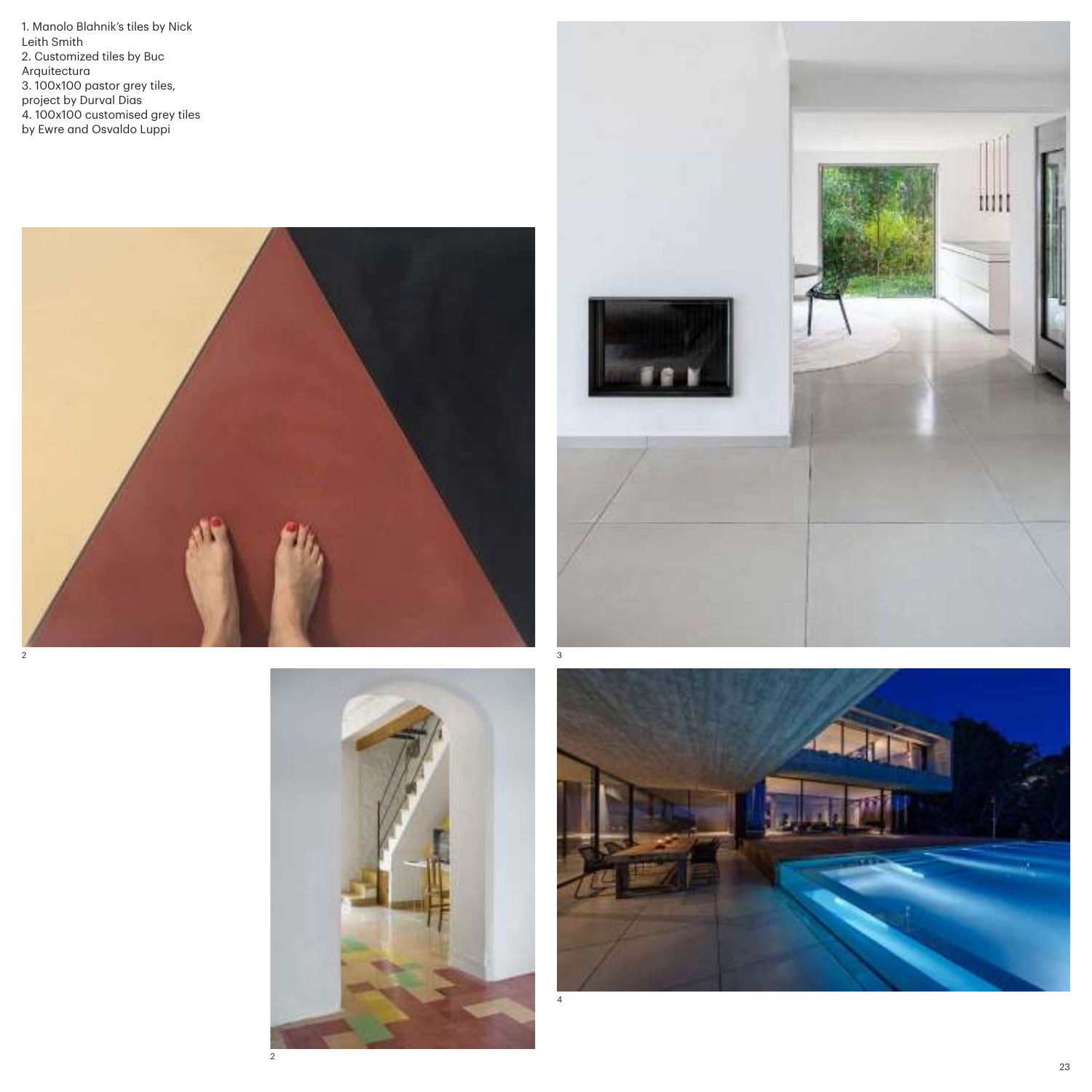

1. Bespoke tiles by Rapin Saiz 2. Bespoke tiles and polished joints by Feina 3. Bespoke tiles by Peter Bilak 4. Cement tiles with shade variations 5. Terrazzo counters, tiles and polished joints by Ripoll Tizon







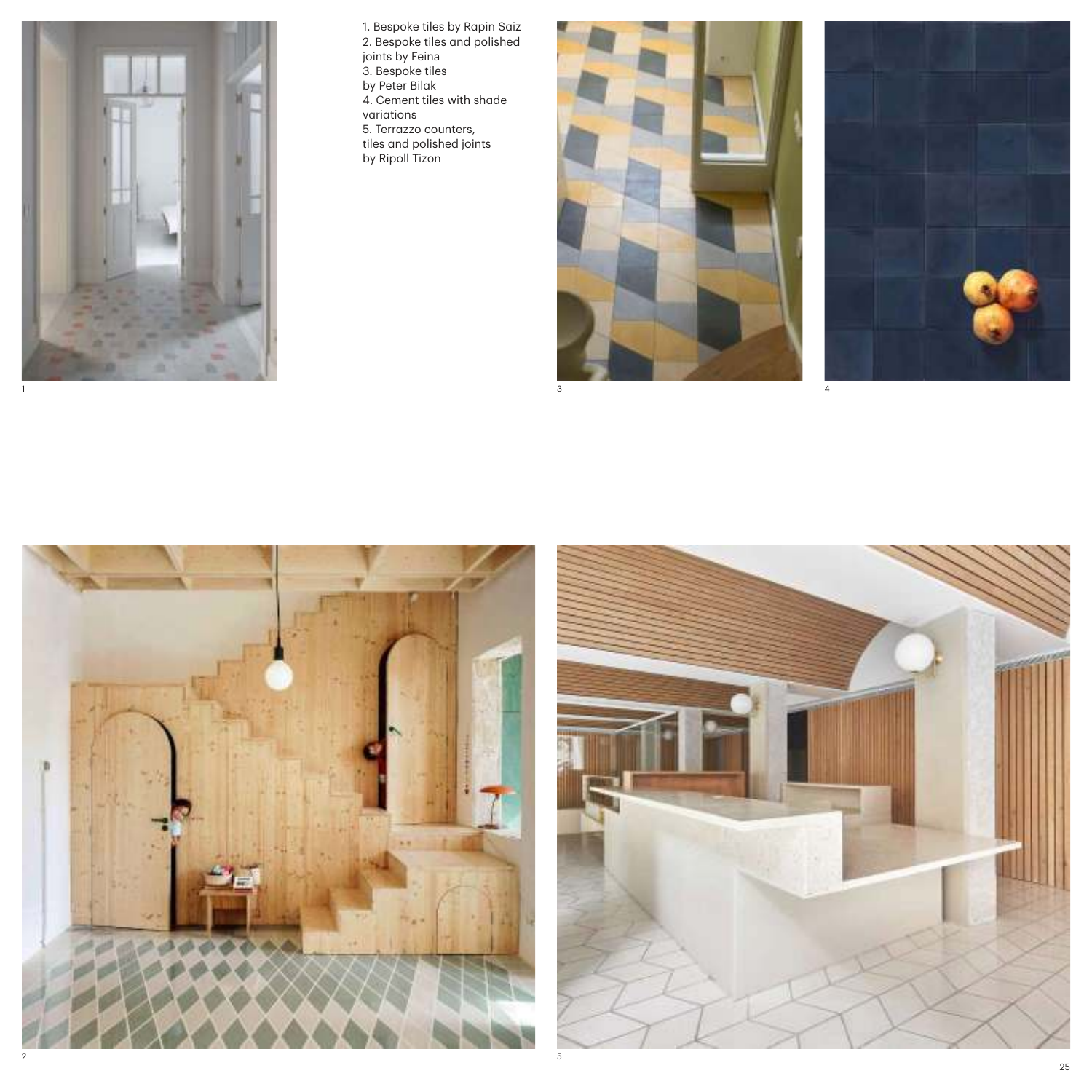





Customized tiles, basin and bath tub in Can Jaime I Isabelle by TEd'A arquitectes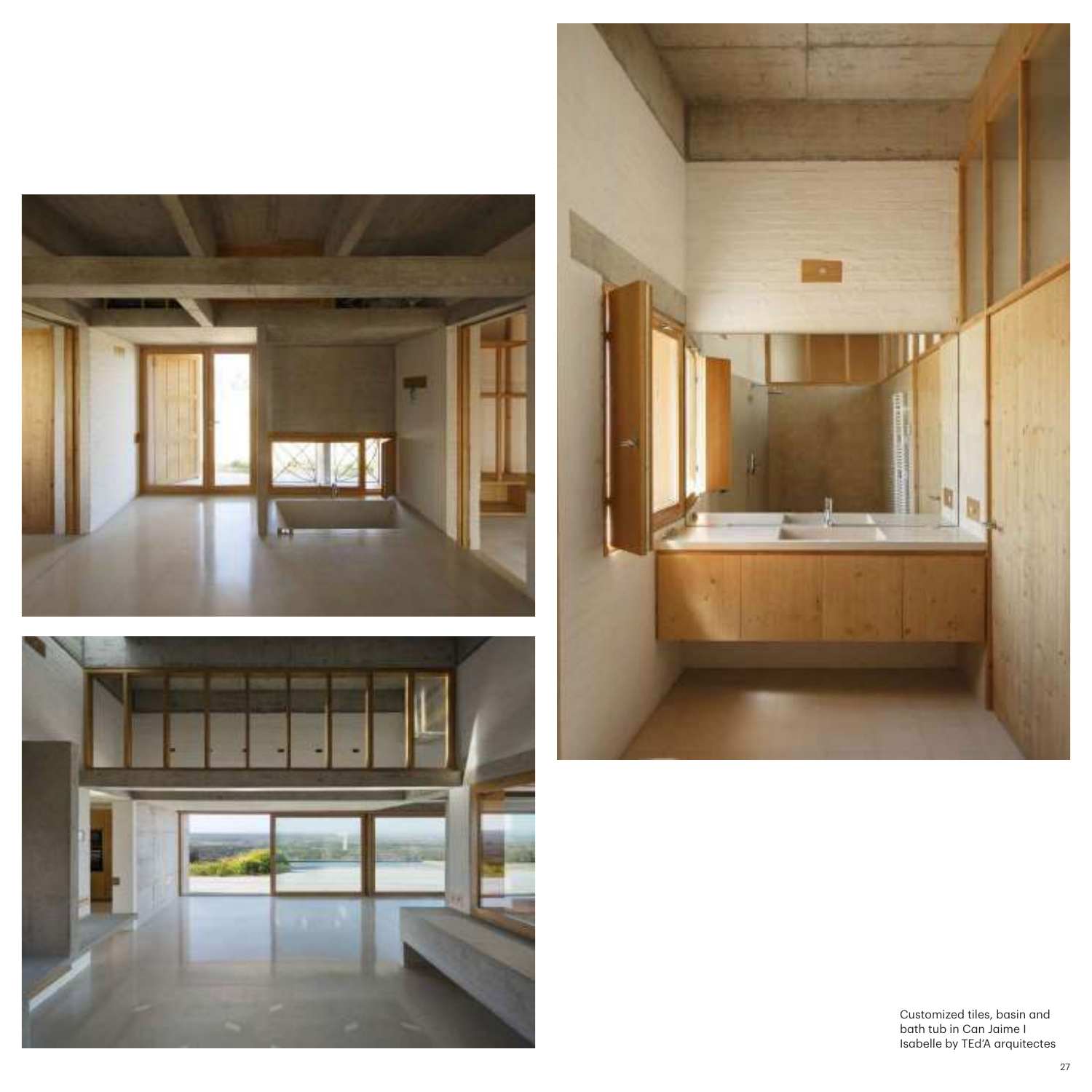

Bespoke tiles and terrazzo grouting in Ca na Laia I Biel by TEd'A arquitectes